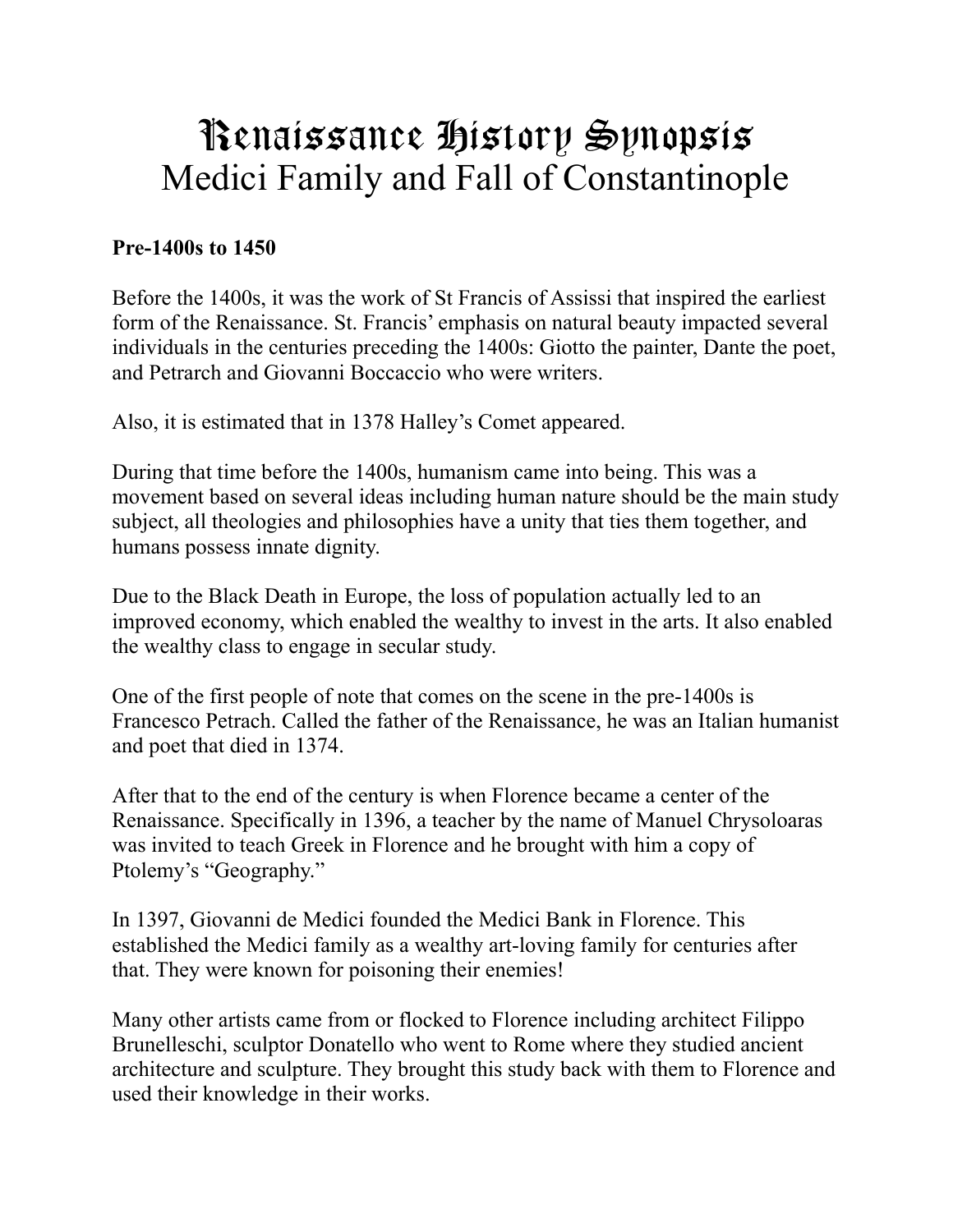An artist named Masaccio, considered the founder of Renaissance painting, created naturalistic compositions utilizing rational elements. Artists that came after Masaccio continued with both incorporating anatomy and an aerial perspective.

Around 1403, Leonardo Bruni offered his "Panegyric" to Florence. He described the city has a place for freedom of speech, for self government, and where equality reigned. In addition, Lorenzo Ghiberti received a commission to paint the baptistry doors of San Giovanni.

Rome also flourished starting in the early 15th century after the Papacy of the Catholic Church returned to Rome upon uniting. Art was commissioned for the city.

Other notable artists in Europe were Jan van Eyck and Leon Battista Alberti among others.

## **The Fall of Constantinople**

In 1453, Constantinople which is in what is now modern Turkey, fell to the Ottoman Empire. This forced many Europeans to flee. Some went to Florence where they shared works of antiquity. They shared Greek manuscripts and documents which fostered the Renaissance.

#### **Other notable events from 1400–1453:**

1426: Masaccio painted The Pisa Polytpych

May 30, 1431: Joan of Arc burned at the stake

1446: Christopher Columbus born

1452: Ghiberti finishes the gates of paradise

1455: The War of the roses

1457/8: King Henry VII of England born

1483: The Sistine Chapel opened